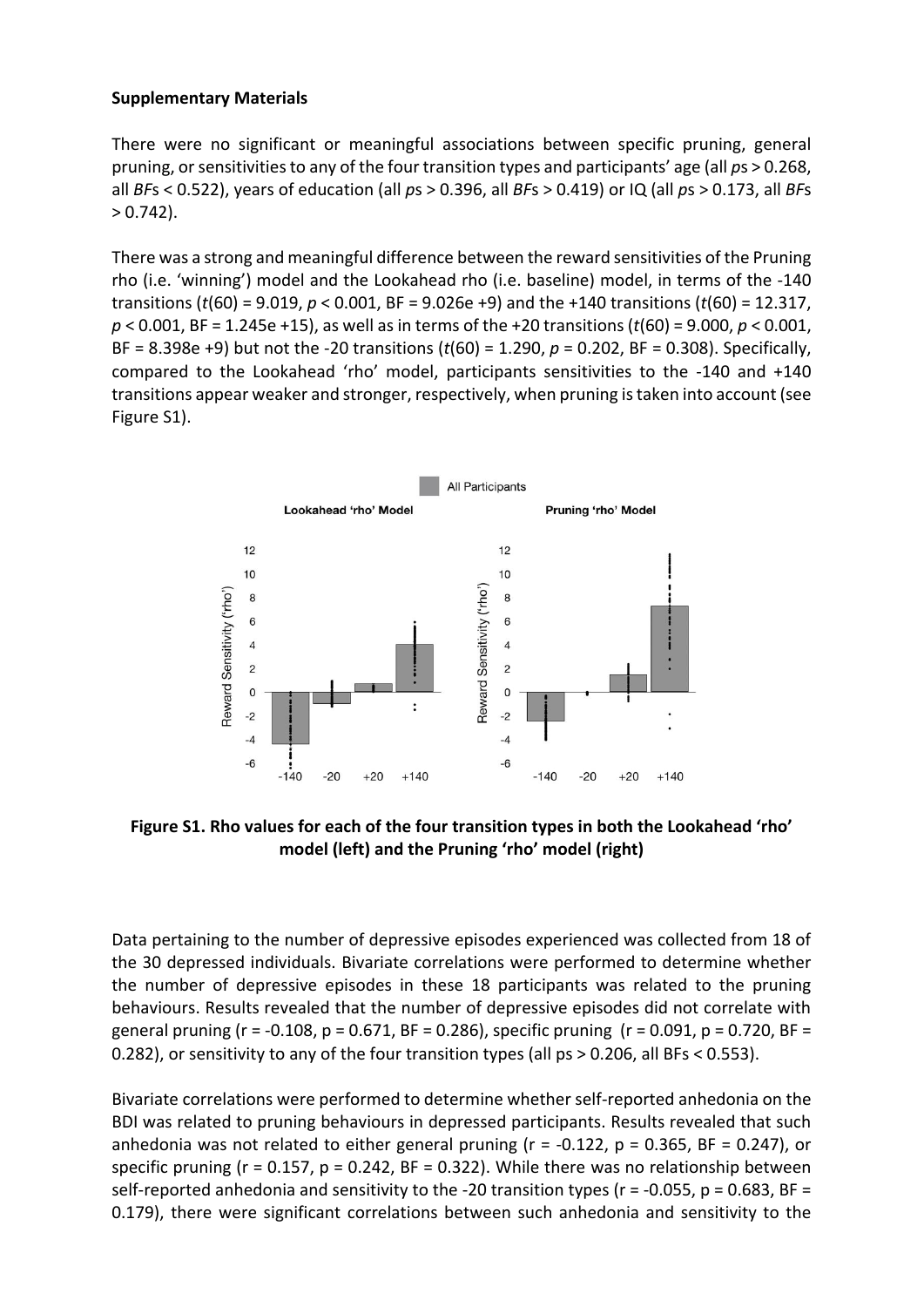+140 transitions (r = -0.296, p = 0.025, BF = 1.901), +20 transitions (r = -0.270 , p = 0.042, BF = 1.236) and -140 transitions (r = 0.302, p = 0.023, BF = 2.088); however, when these analyses were Bonferroni-corrected for the four tests performed (i.e.one per transition type), none of these relationships remained significant.

T-tests revealed that there was no difference between those depressed individuals who received a diagnosis of generalized anxiety disorder (GAD) on the MINI and those who did not, in terms of general pruning (t(28) = 0.521,  $p = 0.607$ , BF = 0.387), specific pruning (t(28) = -0.172, p = 0.864, BF = 0.354) or sensitivity to any of the four transitions (all ps > 136, all BFs  $(0.832)$ .

Further, bivariate correlations were performed to determine whether scores from section 'O' of the MINI (i.e. the generalized anxiety disorder section) were related to pruning behaviours. Results revealed that these scores did not correlate with general pruning (r = -0.400, p = 0.100, BF = 1.026), specific pruning ( $r = 0.056$ ,  $p = 0.826$ , BF = 0.298), or sensitivity to any of the four transition types (all  $ps > 0.358$ , all BFs < 0.653).

## **Sensitivity analyses**

We also performed analyses of data from all 48 trials (as opposed to only the final 24 trials, as in Huys et al., 2012), to determine whether doing so altered the resultant parameter estimates and group comparisons.

Firstly, the parameters resulting from modelling all 48 trials are substantially correlated with the corresponding variables derived from modelling only the final 24 trials ( $V_s$ : r = 0.396, p =

0.003, BF = 21.061;  $V_G$ : r = 0.502, p < 0.001, BF = 67.641; sensitivity to the +140 transitions: r = 0.827, p < 0.001, BF = 334.013: sensitivity to the +20 transitions; r = 0.857, p < 0.001, BF = 408.015; sensitivity to the -20 transitions: r = 0.494, p < 0.001, BF = 198.377); sensitivity to the -140 transitions:  $r = 0.864$ ,  $p < 0.001$ , BF = 492.160; see figure S2 for an indication of these relationships).



**Figure S2. Scatterplots depicting relationships between variables from the winning model when data from all trials were included in the analyses and when data from only the final 24 trials were included**